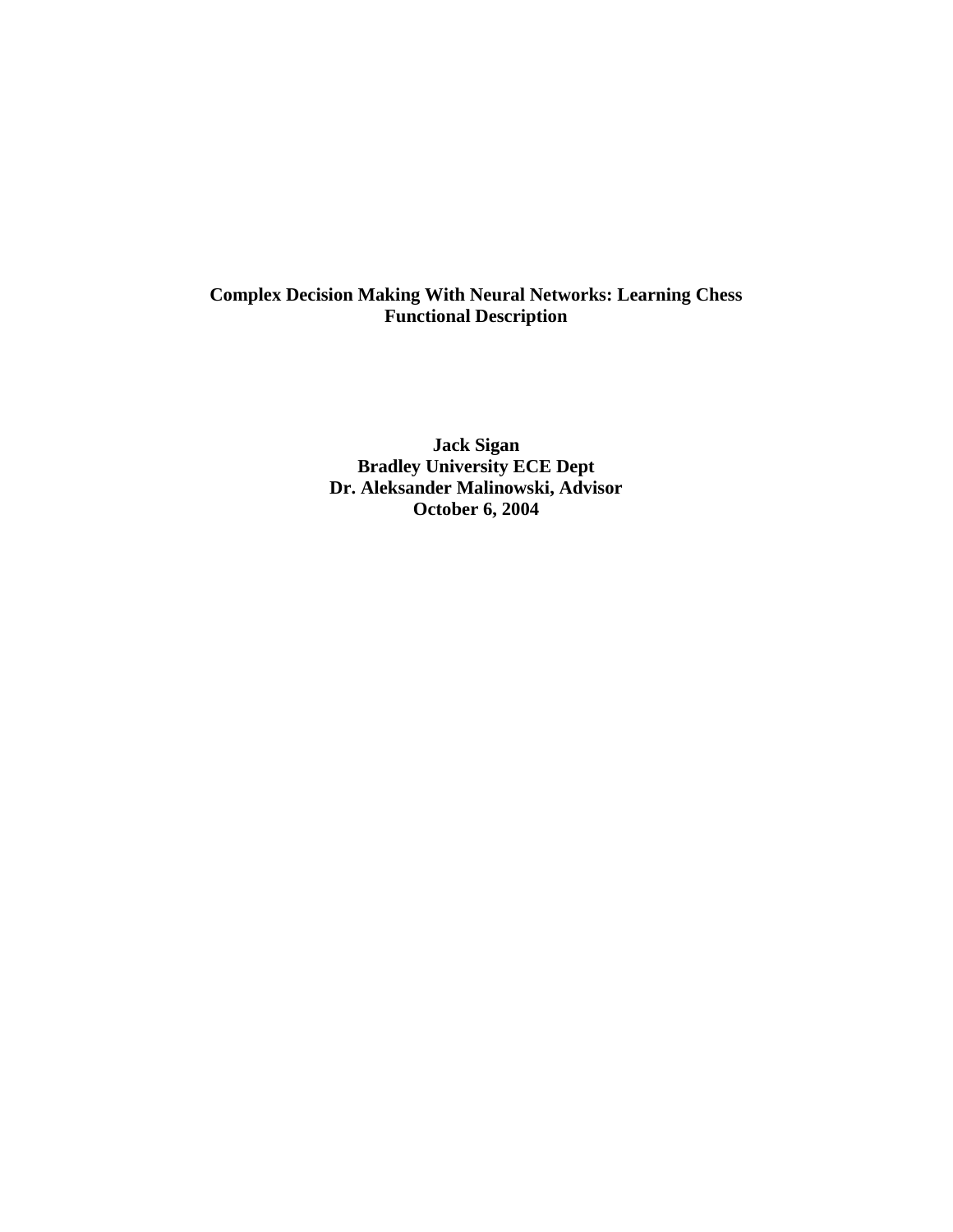## **Objective and System Description:**

 Although mainly a research endeavor, the end goal of this project is to produce a system based on artificial neural networks (ANNs) which will play chess (as the dark side

#### *Figure 1:*

System Block Diagrams for 2 Operating Modes



## **Input and Output Descriptions:**

only) effectively against a human opponent. The dark side is chosen simply because it prevents the system from having to make the first move. To meet the objective, research will be centered on artificial neural network (ANN) topology, specifically for the purpose of creating a topology appropriate for complex problem solving. Functionality of the system may be broken into three parts; the learning mode will be an automated process where the ANNs learn how to play from an extensive external database of games, while the playing and advisory modes of operation accept user interaction, taking move inputs from the player and providing the move(s) chosen by the system. Figure 1 illustrates the two operating modes. The training mode must precede the playing and advisory modes. The performance of the playing and advisory modes is clearly a direct reflection of the learning mode, as well as the internal structure of the ANN module.

 As shown in figure 1, three main components will make up the system; the interface module, the ANN module, and the preprocessing/database system. The ANN module is shared by both the learning and the playing/advisory mode. The only difference in the output between regular playing mode and "advisory mode" is that a list of "good" moves will be returned in advisory mode, while only one will be returned in play mode. Table 1 displays the connections and IO paths which will comprise the modes of operation. This information is shown in figure 1 as a system block diagram. Note that this IO plan is very high level, and that far more complexity is to be found within the individual modules, which themselves will be broken down into components. The ANN module in particular will be discussed shortly in much more detail.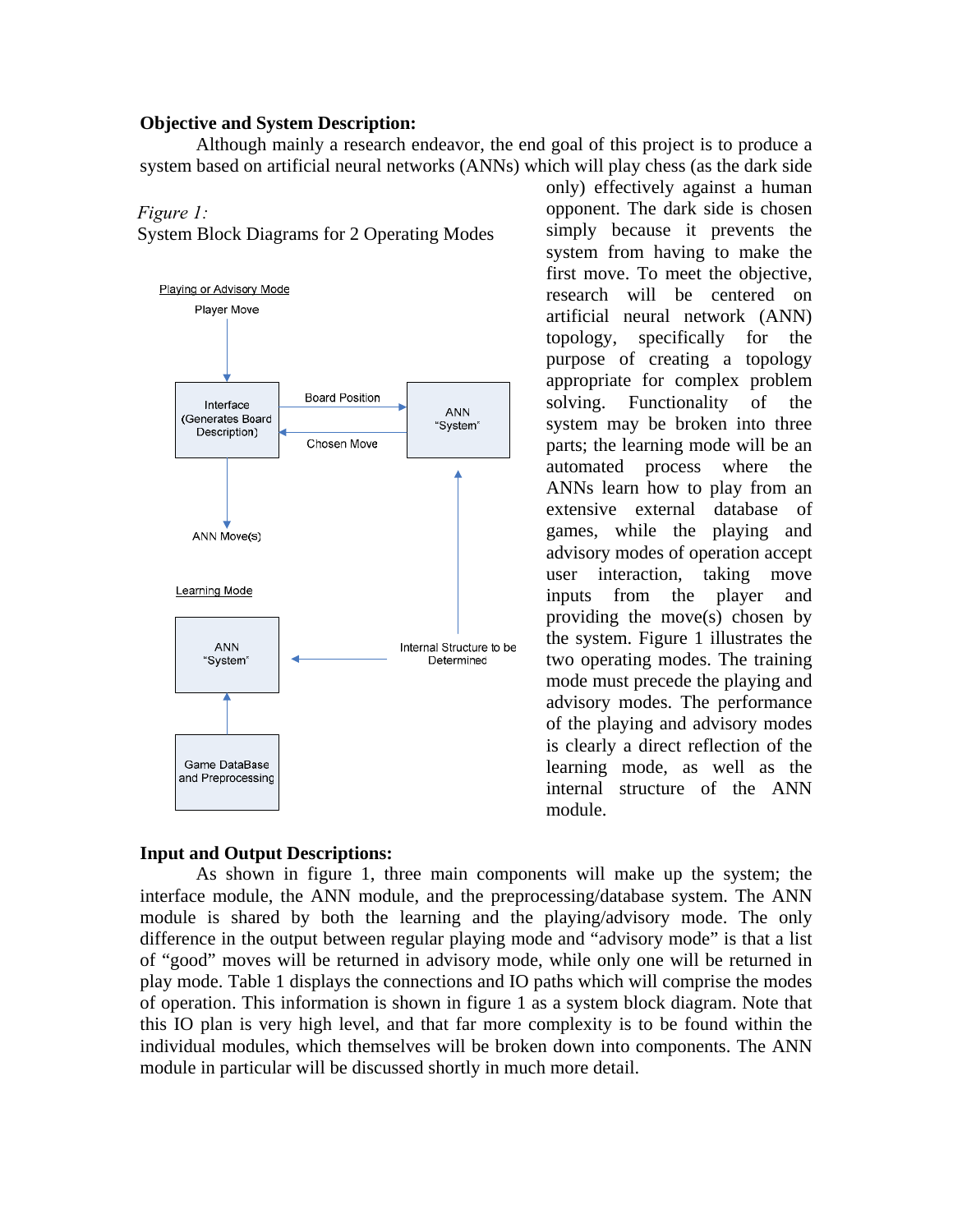*Table 1:*  Input/Output Descriptions by Module

### *Learning mode:*

| <b>Module</b>    | <b>External Input</b> | <b>External Output</b> | Inter-Modular Input           | <b>Inter-Modular Output</b>   |  |  |  |
|------------------|-----------------------|------------------------|-------------------------------|-------------------------------|--|--|--|
| Game<br>Database | NA                    | ΝA                     | ΝA                            | Game records to ANN<br>module |  |  |  |
| ANN Module       | NA                    | ΝA                     | Game records from<br>database | ΝA                            |  |  |  |

## *Playing/Advisory mode:*

| <b>Module</b>       | <b>External Input</b> | <b>External Output</b> | Inter-Modular Input                 | <b>Inter-Modular Output</b>  |
|---------------------|-----------------------|------------------------|-------------------------------------|------------------------------|
| Interface<br>Module | Player's move         | ANN's Move(s)          | ANN move(s) choice                  | Board description to<br>ANN  |
| ANN Module          | ΝA                    | ΝA                     | Board description from<br>interface | Move choices to<br>interface |

# **Structure of the ANN Modules:**

Figure 1 depicts the ANN module in both the learning and playing/advisory mode, and it must be emphasized that the design of this component is the primary focus of the project's research. Presently, two major design paradigms are being examined.

# *Figure 2:*

Geographically Derived ANN System Design



 The first will involve a geographical breakdown of all possible moves in the game based on the starting position *i* and the final position *f*. An entire game *g* of *n* moves may be expressed as a set of board positions  $b_i$  where *i* is the move number from 0 to *n*. Of course, each  $b_iCg$  has a set of possible legal moves based on the piece *p* located at all *i* positions held by the game participant's side. Therefore, we can define the set of legal moves as  $m_i = f(b_i)$  since complete knowledge of *p, i,* and *f* may be obtained from any  $b_i$  in addition to the rules of chess. For now we must consider the castling moves to be special cases, as they involve more than 1 piece. If we consider a whole game of *n* moves, then all legal moves made throughout may be expressed as  $L = \sum_{i=0}^{n} f(b_i)$ *i*  $L = \sum f(b_i)$  All legal moves in 0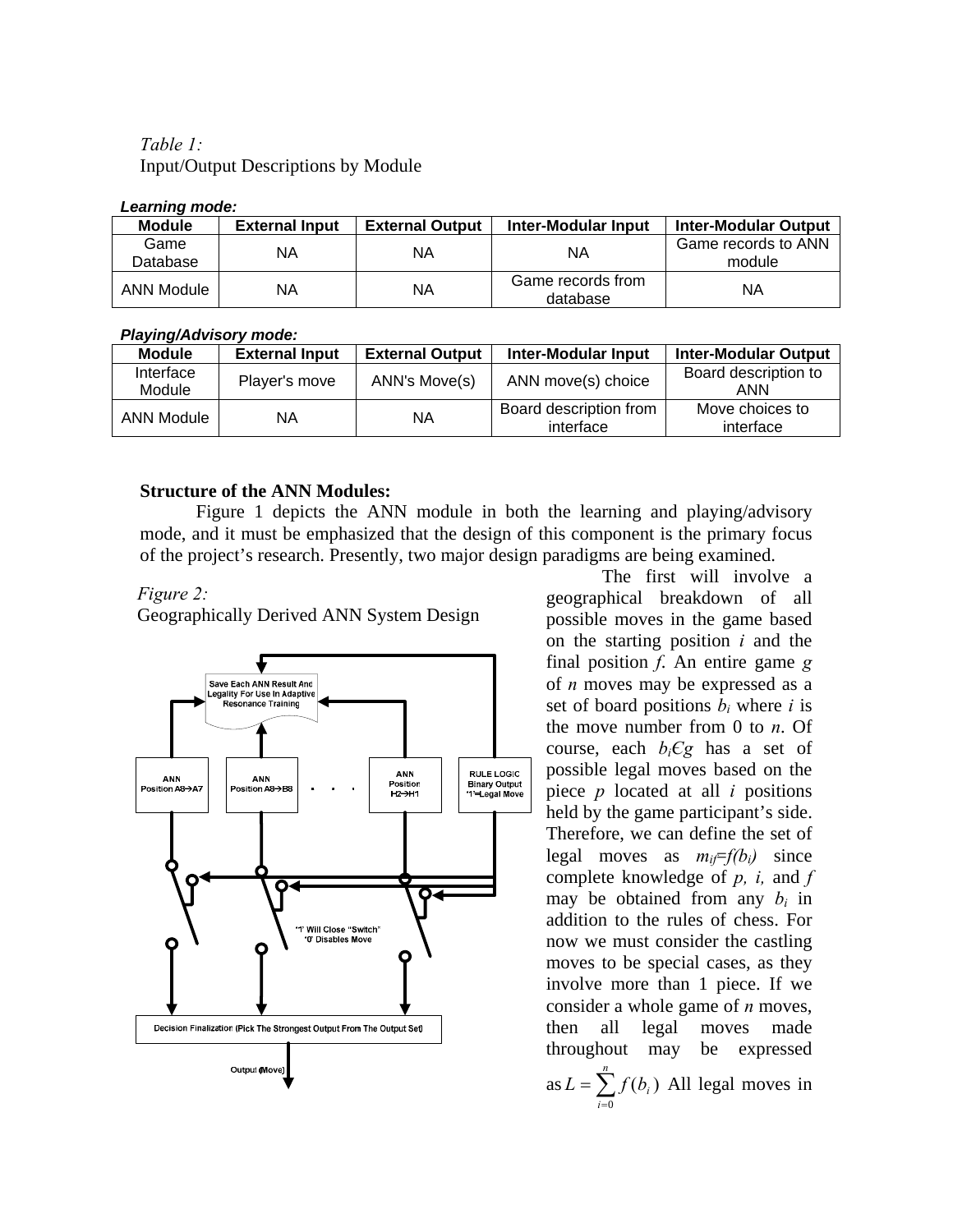chess may therefore be found as  $M = \sum_{n=1}^{\infty}$ =  $M = \sum_{i} (L_i)$ . It is not difficult to determine  $m_{if}$  through 0 *i*

simple logic for any  $b_iCg$ . *M* is finite, obviously having a value less than 64x63 moves. This idea is fundamental to justifying the design in figure 2. In this design, we must create an individual ANN structure for all moves *t*, *tЄM.* Thus, each ANN will be trained to make a yes or no decision for its own move based only on *bi.* It is possible that some networks may say 'yes' for making a move, even if the move is illegal based on the rules of chess for the given  $b_i$ , even though  $m_i \in M!$ ! For example, the move for the left black rook may say 'yes' to move from square D4 to D6 even though square D5 is held by an enemy. D4 to D5 may also report a 'yes' decision, so how do we determine what to do? This is where we apply our knowledge of  $m_{if}$  as defined above for the specific board position in question. We can hereby deactivate the ANNs which want to make illegal moves. Once this is done, we simply choose the ANN with the highest output level (from a hyperbolic tangent function) as the move to make.

 Over time, we should in theory be able to modify the ANNs so they do not make these illegal moves anymore by using an implementation of adaptive resonance. In short, the input  $b_i$  will be saved in a file along with a 'no' output for any illegal moves. A special training session will then be held to improve the network.

### *Figure 3:*

Functionally Derived ANN System Design



 The second approach initially proposed is to break the game of chess apart by piece, thereby allowing a more "functional" approach to the same problem. It is required to define 32 networks which represent all pieces for the dark side. Each network will have *m* outputs, which are defined by

$$
m = \sum_{i=0}^{\infty} (l_i)
$$
 where  $l = \sum_{i=0}^{n} f(p, b_i)$ .

Once again *n* is the number of turns in a single game*.* Defining *l* is only slightly different from how *L* was defined above, as it must have extra emphasis placed on *p*. We will still have the same number of outputs in total (*M*). Outputs will still be deactivated in the same fashion as described above. Adaptive resonance will still be applied to improve the network decisions over time. Figure 3 shows the functionally derived approach.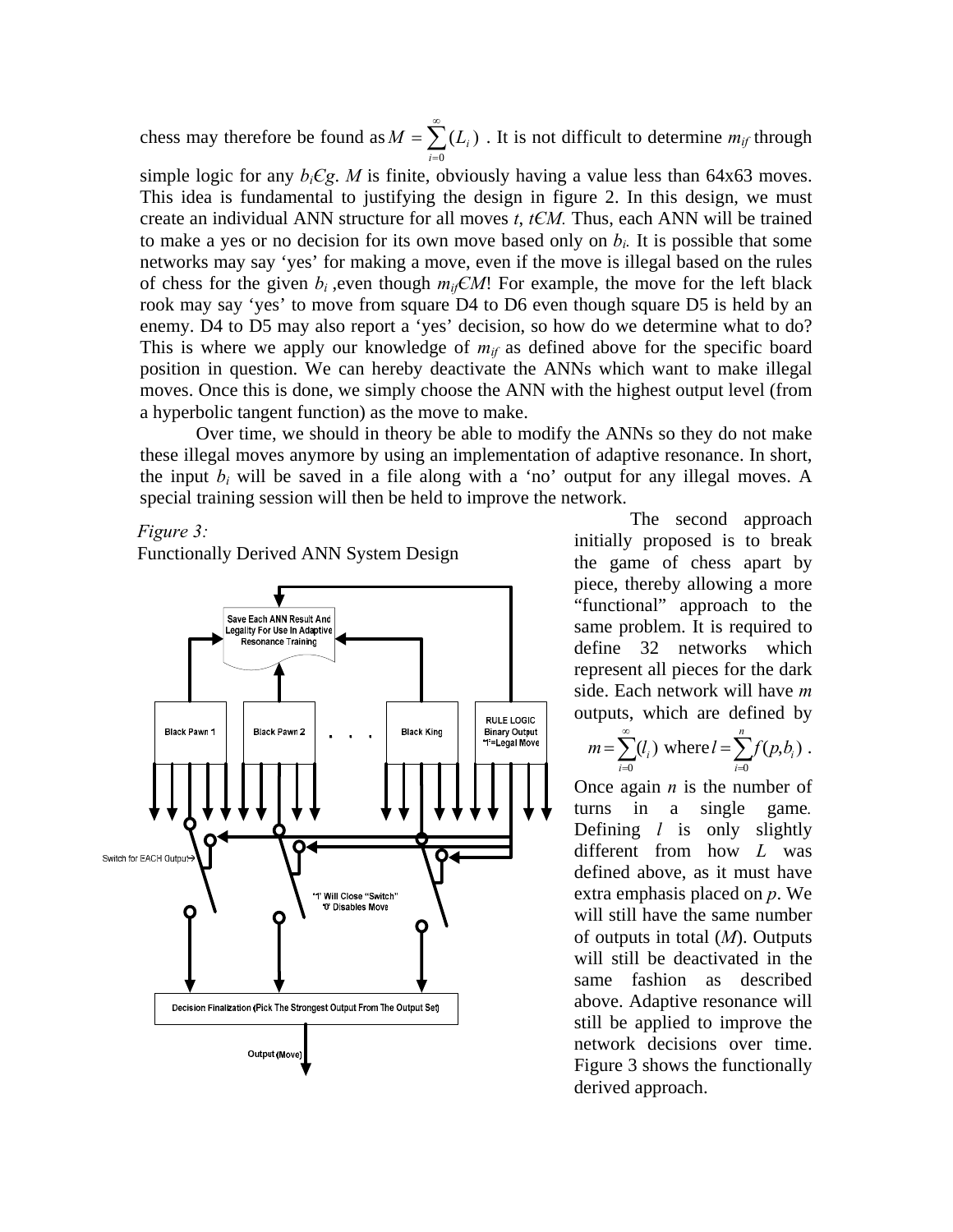In general, both design approaches may be viewed as parallel approaches to complex problem solving. Many benefits are achieved in such an approach, including shortened training time and simplified internal network design. Although it is not known in advance how large the networks must be for either approach, it seems that the networks for the geographical approach will be significantly smaller (in terms of node count) than those in the functional design, simply because they have only one output, thus the simulated function is assumed to be less complex, thereby requiring fewer nodes to achieve accurate results. It is expected that all networks will be the same size for the geographic approach, although it may also seem valid that the moves involving edge positions as initial positions will not need as many nodes as they simply do not have as many legal moves to make, while moves in the center could require a greater number of nodes. Unfortunately, theory does not exist to accurately predict ANN size for problems such as this, so it will be left largely to trial and error. Functional networks clearly will have varying sizes, simply because queen movement, for example, is more complex than that of the pawn.

 Another benefit of the parallel approach is that learning is anticipated to be less destructive than it would be for a single network having to process all moves. In such a situation, involving a highly dimensional problem and dataset, adjusting the weights and thresholds to make one output converge could cause divergence of the other outputs. Not only would learning take much longer, but it would seem that accurate results may be far more difficult to come by.

Either approach will be trained using the same dataset, which is a database of several million recorded games of varying skill levels. An interesting characteristic is that the level of play the ANN is capable of may be related to the skill level of the games used in training. If so, then it would be possible to pre-specify the quality of performance when training the network! Although the initial goal is to simply train the system to play without regard to skill level, this could be a very interesting area to look into if time and success permits.

### **Motivation and Preliminary Proof of Concept:**

 The real question to be asked; can chess really be implemented with ANNs as opposed to the traditional approach of exhaustively searching game trees?

Applied correctly and appropriately designed, artificial neural networks (ANNs) have extraordinary potential for solving problems involving generalization, trend recognition, and pattern matching. Game play, which often involves non-linear strategies or decision making, is a particularly good area to demonstrate the ANN as a way of approximating otherwise inexpressible functions [1]. To date, the promise and lofty expectations of this artificial intelligence approach have yet to be fully realized, demanding further research. Work on complex problem solving, such as that required in classical board games such as chess, has been limited, although many of the available research results [1-4] are tantalizing*.* 

Numerous published studies serve as motivation and a starting point for this research. Chekkapilla and Fogel, in developing an ANN to play checkers, indicated that there is feasibility in teaching ANNs games of some complexity [1,2]. Although chess is clearly a leap forward from checkers, it seems a logical next step in the evolution and development of the ANN, as chess is one of the most widely studied and researched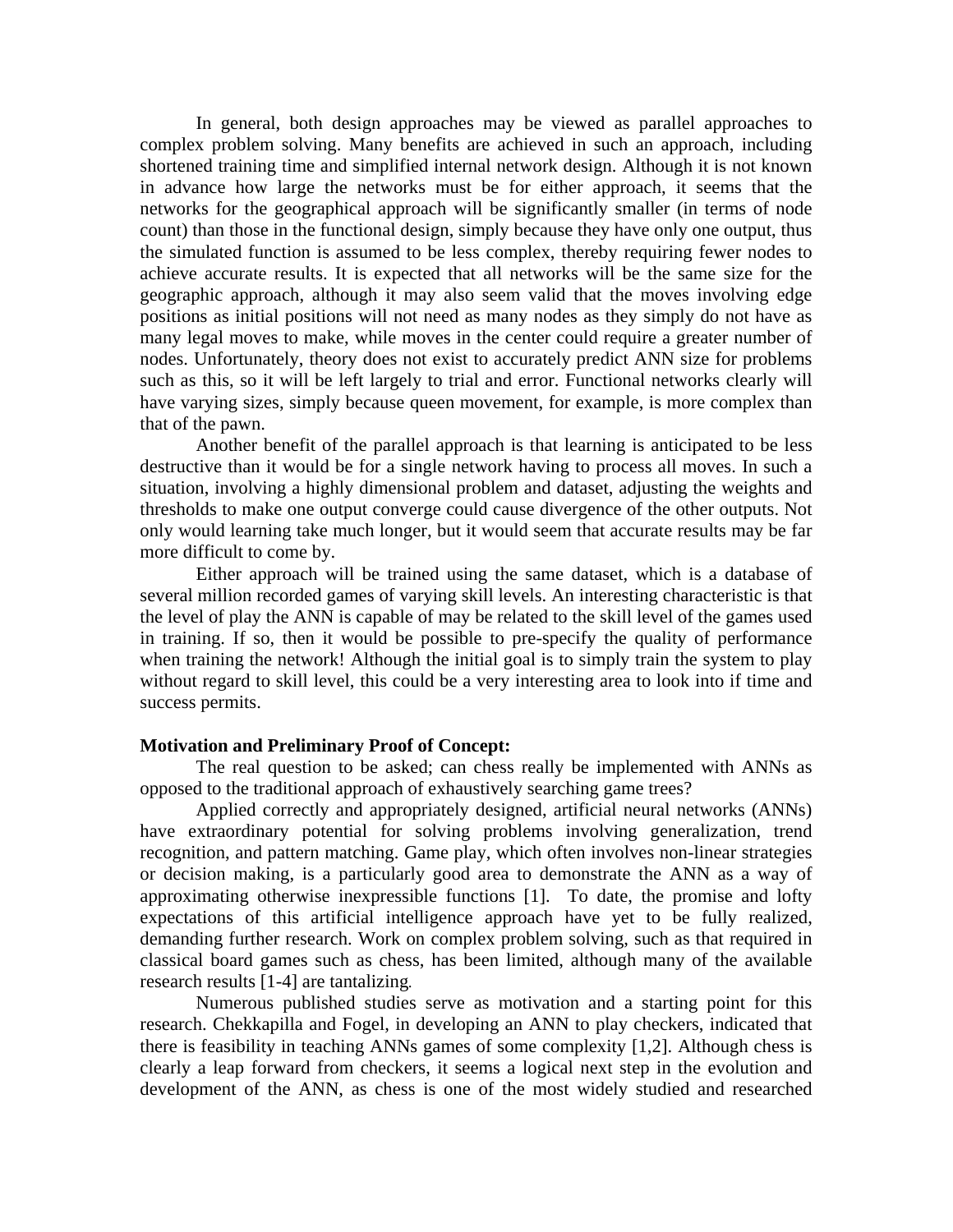games. A demonstration of strategy in such a game is also recognized as a direct measure of logical decision making ability [1]. Chess as an ANN problem is not a new idea; in fact, ANNs have already been proven to be highly effective in playing chess endgames, although it is ironic that the author also states that chess is too difficult for ANNs to learn in its entirety [3]. The "Distributed Chess Project," when considering the full game of chess, reported approximately 75% accuracy in choosing the "proper" move when confronted with a chess problem external to the training domain. While not fully successful as implemented, the study does appear to indicate that chess schema may be learned by ANNs [4].

The published studies therefore seem to give a mixed opinion of whether a solution is possible in this problem. However, three points must be emphasized here. Technology has improved exponentially since [3] was published in 1994, which allows vastly more complex networks to be implemented. Also, breaking the game down as proposed in this project has not, in the author's knowledge or opinion, been considered or researched before. Finally, the success (and failures) of [4] can only be seen as relevant to the approach used, which is derivation of ANNs through genetic algorithms. A vast training set was apparently not utilized, and external rule control was not applied. Considering the facts, proposed improvements, and possible implications of this kind of research to the field of artificial intelligence, the project is worth pursuing.

### **Implementation Considerations:**

Work thus far has led to the project's description as described in this document. A major focus over the summer of 2004 was to develop a generic and versatile ANN framework, including all processing, learning, and management functionality. Some time has also been spent determining the best way to store training records, including the data representation, as well as normalization and standardization considerations. Although work on the ANN platform is estimated to be roughly 80% complete at this point, the choice was made recently to discontinue work on the ANN framework and instead utilize the existing Stuttgart Neural Network Simulator (SNNS) with Java interface [5]. Work is now focusing on network topology design, network size considerations, and integrating the rule logic with the ANN components.

 It is required to have some form of data processing in addition to the ChessBase 9.0 software being utilized for the training data. The processing function will take the games stored in PGN files (portable game notation, a common algebraic chess notation standard) and convert them to extended position description (EPD) format. The result for one game would be a series of strings with one string for each board position in the game. These strings are then to be parsed by another application which will convert them into a series of 64 signed floating point values corresponding to the traditional weights given to chess pieces. The value of the move to be made will be concatenated with the resulting vector to produce a training record. Once a set of training records is generated, they will be presented randomly to the ANNs for training.

 The networks themselves will be generated to work with SNNS, as will the training records. Multiple PCs will process the training files in the learning stage, and human supervision will not be required. It is expected that learning will take hours to a couple of days for the entire system. Rule logic is not considered in the initial training process.